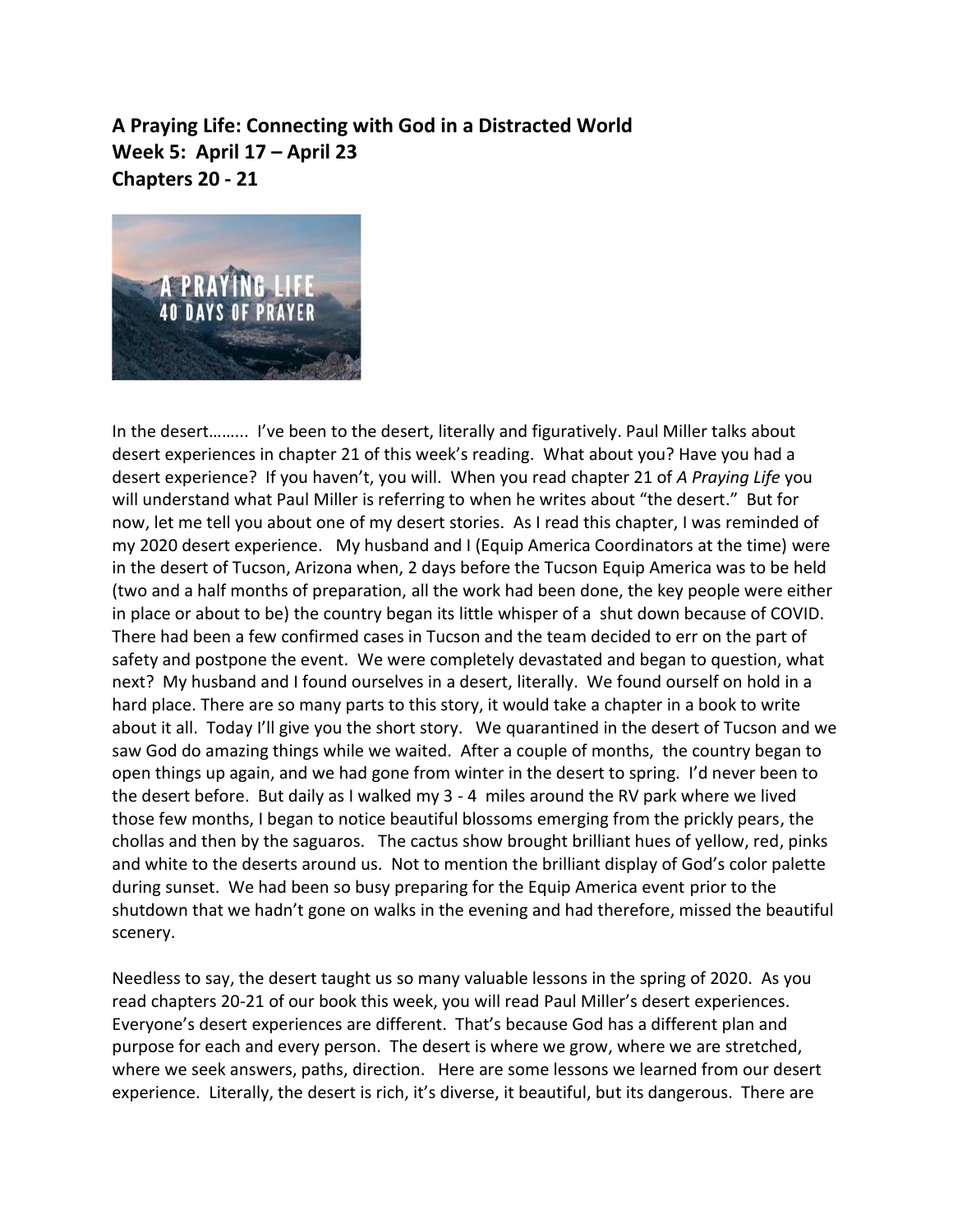things in the desert that can bite you, prick you, or stick you. You'd better be on guard at all times. Things in the desert are competing for water – to conserve it and to capture it. If you go deep into the desert without water you can become parched or even dehydrated. It's hot and you can absolutely burn up. But it can be so cold that you can absolutely freeze. You must be aware and prepared for the extreme temperature changes because its paramount for survival. In the depth of the desert it is hard to see your way out but if you keep walking you can find your way. There is great visibility for general directions to know where to go if you pay attention. There's a keen sense of surrounding because you can see far and wide and there are landmarks along the way. But stay on the path, the trail marked before you, because if you veer off there are other dangers to be sure. My dear husband preaches a sermon about the desert. In the desert don't look down, the terrain is rocky, rugged, cumbersome. In the desert don't look out to the mountains, they don't seem within reach, too distant, too much climb. In the desert look UP at the Sun for direction. The Sun will direct you out. Spiritually, look to the SON—our Savior Jesus Christ! The SON directs our path. The SON leads us beside the still waters, restoring our soul, bringing us to green pastures. The SON gets us out of the desert. Psalm 25:10 says, "All the paths of the Lord are steadfast love and faithfulness." ALL THE PATHS – even the ones that take us through the desert are steadfast love and faithfulness. Steadfast love brought you to the desert. Steadfast love will never leave you nor forsake you in the desert. Steadfast love will guide you out of the desert.

For us personally, it was place of preparation and growth. God opened up a reservoir of His living water and showed us how powerful that water supply is to the soul that is thirsty. In our busyness, distractions cloud our visibility and we get blurred. Times of rest in the desert helps renew the landmarks, refresh the dry, parched areas of our soul and cause us to tap into His source of nourishment. God's nourishment is satisfying. Spending time in His word – the Bible, connecting with newness, taking time to fill up and be alerted to the dangers ahead are preparatory for growth. God did much in that desert experience and at the close of our desert experience God showed off His brilliant display of creation and reminded us of His sovereignty. He's in control all the time. Why should I be discouraged? Why should the shadows come? Why should my heart be lonely? Jesus, He is our portion, our constant friend . His eye is on us day and night, always watching over us. ALWAYS! Lyrics from His Eye is On the Sparrow by Civilla D. Martin, 1905.

Let's take a look at Psalm 121:8. "The Lord will keep your going out and your coming in from this time forth and forevermore." When we are traveling through our desert experiences – literally or figuratively – we can be assured that the same God -yesterday, today, and forever – watches over His own. He neither slumbers nor does He sleep (Ps. 121:4). Sometimes the things that could harm us works together for our good as Romans 8:28 says. Look and keep looking to the SON, Jesus, the same maker of heaven and earth for your help. He is always with you.

-Daily Reflections----------------------------------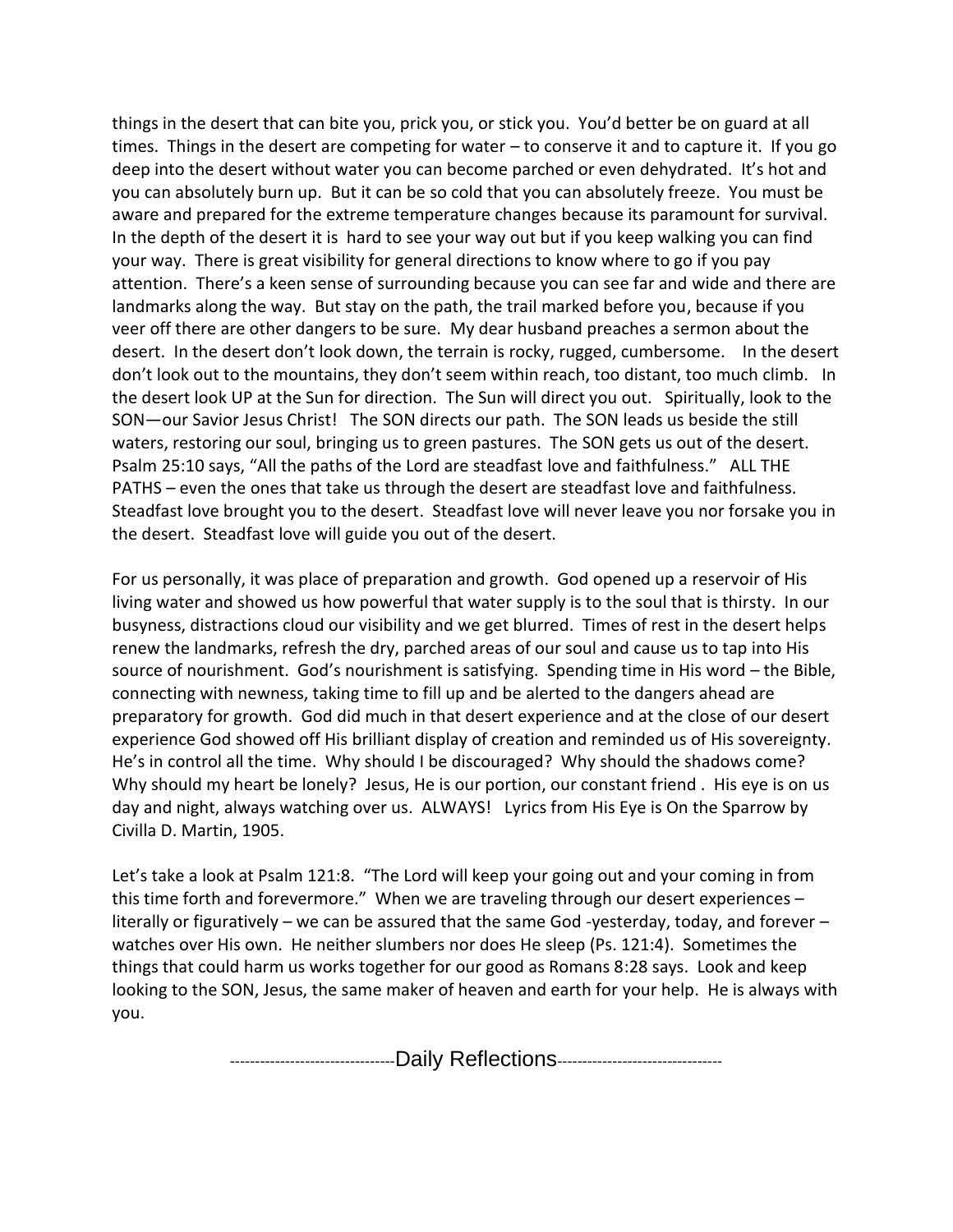- o Sunday, April 17: As you begin this week's chapters from *A Praying Life,* Paul Miller writes in chapter 20 about "The Father's Love." Dwell on the lyrics of Stuart Townsend's *How Deep the Father's Love For Us* as you prepare for this week's reading*. "*How deep the Father's love for us. How vast beyond all measure. That He should give His only Son to make a wretch His treasure. How great the pain of searing loss. The Father turns His face away. As wounds which mar the Chosen One bring many sons to glory. I will boast in Jesus Christ, His death and resurrection. Why should I gain from His reward? I cannot give an answer. But this I know with all my heart, His wounds have paid my ransom.
- o Monday Friday, April 18– April 22: Chapter 20- What does it look like to pray in faith? What does it not look like (pp. 156, 159)? How can staying on the road of Good Asking help us move toward the person for whom we are praying? What hope can we have if we have known broken images of God in our fathers, bosses, pastors, or other leaders? How is this particularly meaningful to you? Chapter 21 – Has it ever hurt you to hope? What happened that made/makes hope so hard? What is your desert? Where is there a large gap between hope and reality in your life? Paul gives three pictures of where we can go in the desert: denial, determination, and despair. Which one best describes where you go (pp. 162-614)? A. If denial, what reality are you not facing? B. If determination, in what ways are you using your self-will to close the gap? C. If despair, how have you partaken of the bread of bitterness (p. 166)?
- o Saturday, April 23. Read Genesis 15:1-6; 16:1-6. Both Abram and Sarai live in the promise of God giving them a child and the reality of Sarai's barren womb. How do they respond to this desert? In what ways are you like them in your desert? What does God do for people in the desert  $(pp.166 - 167)?$

Daily reflections are adapted from Paul E Miller's *A Praying Life Discussion Guide*.

ADORATION **CONFESSION THANKSGIVING SUPPLICATION** 

WEEKLY PRAYER REQUESTS FOR April 17 – April 23

**A**DORATION: praising God for who He is and what He has done. Lord, God, You loved this world so much that you gave your one and only son so that we might be called your children too. Our hearts adore You with gladness and grace this Easter week. Help us to live in that gladness and grace of Easter Week every day of our lives. Your sacrifice on our behalf! Oh, what amazing love! According to Your great mercy, You allowed us to be born again to a living hope through Your son's resurrection from the dead. Jesus, you arose triumphantly as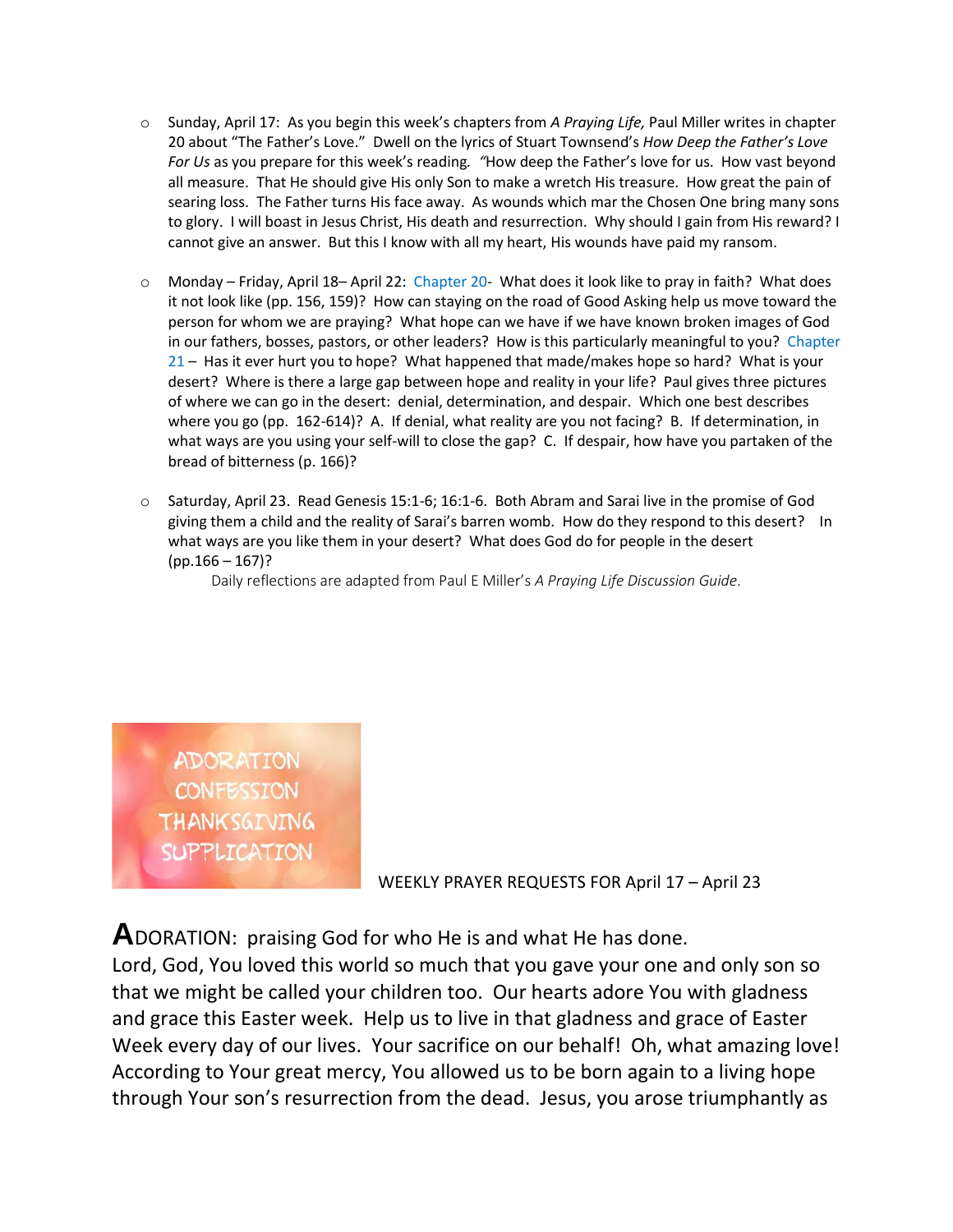a victor from that grave where they laid you. And now, because of Your Son's power over sin and death we, your children, get to walk in fellowship with You. We get to talk to You whenever we want to, personally, corporately, intimately. Whenever. Wherever. Anytime of the day or night! We get to hear you whisper in our ear that we are yours and you are ours. It's a joy that fills our heart with singing and rejoicing. Jesus, You paid it all and now all to You we owe. Our sin left a crimson stain that You washed white, as white as snow. We praise You, Lord.

## *Pause to express your thoughts of praise and worship*.

## **C**ONFESSION: stating our sins and asking forgiveness!

Have mercy on me, O God. According to your unfailing love, according to your abundant mercy, blot out my transgressions. Wash away my iniquities, cleanse me from my sin. The more closely I walk with you daily, the more aware I am that, as your image bearer, I still possess qualities that don't exemplify you and your character. Reveal to me every area of sin that lurks in my life and in my heart. Help me to identify and be aware of present sin and sin that is trying to take root and doesn't belong in my life. Empower me to turn from my sin and transgressions. Merciful God, we sin against you in word and deed and in our thoughts, in the things we have done and in the things we have left undone. Humbly we admit our sorrow and sadness before you. Forgive us that we might delight in your will, walk in your ways and glorify you with our lives. Amen.

*Ask the Spirit to search your heart and reveal any areas of unconfessed sin. Acknowledge these to the Lord and thank Him for His forgiveness*.

**T**HANKSGIVING: thanking God for specific things that He has done.

Lord Jesus, You were oppressed and afflicted, yet You did not open Your mouth; You were led like a lamb to the slaughter, and as a sheep before her shearers is silent, so You did not open Your mouth. By oppression and judgment You were taken away. And who can speak of Your descendants? For You were cut off from the land of the living; You were stricken for the transgression of God's people. You were assigned a grave with the wicked, yet with a rich man in Your death, though You had done no violence, nor was any deceit of Your mouth. Yet it was the Lord's will to crush You and cause You to suffer. Though the Lord made You a guilt offering, You will see Your offspring and prolong Your days, and the pleasure of the Lord will prosper in your hand. You will see the fruit of the travail of Your soul and be satisfied; You who are God's righteous servant will justify many by Your knowledge. And You will bear their iniquities. Therefore, God will give You a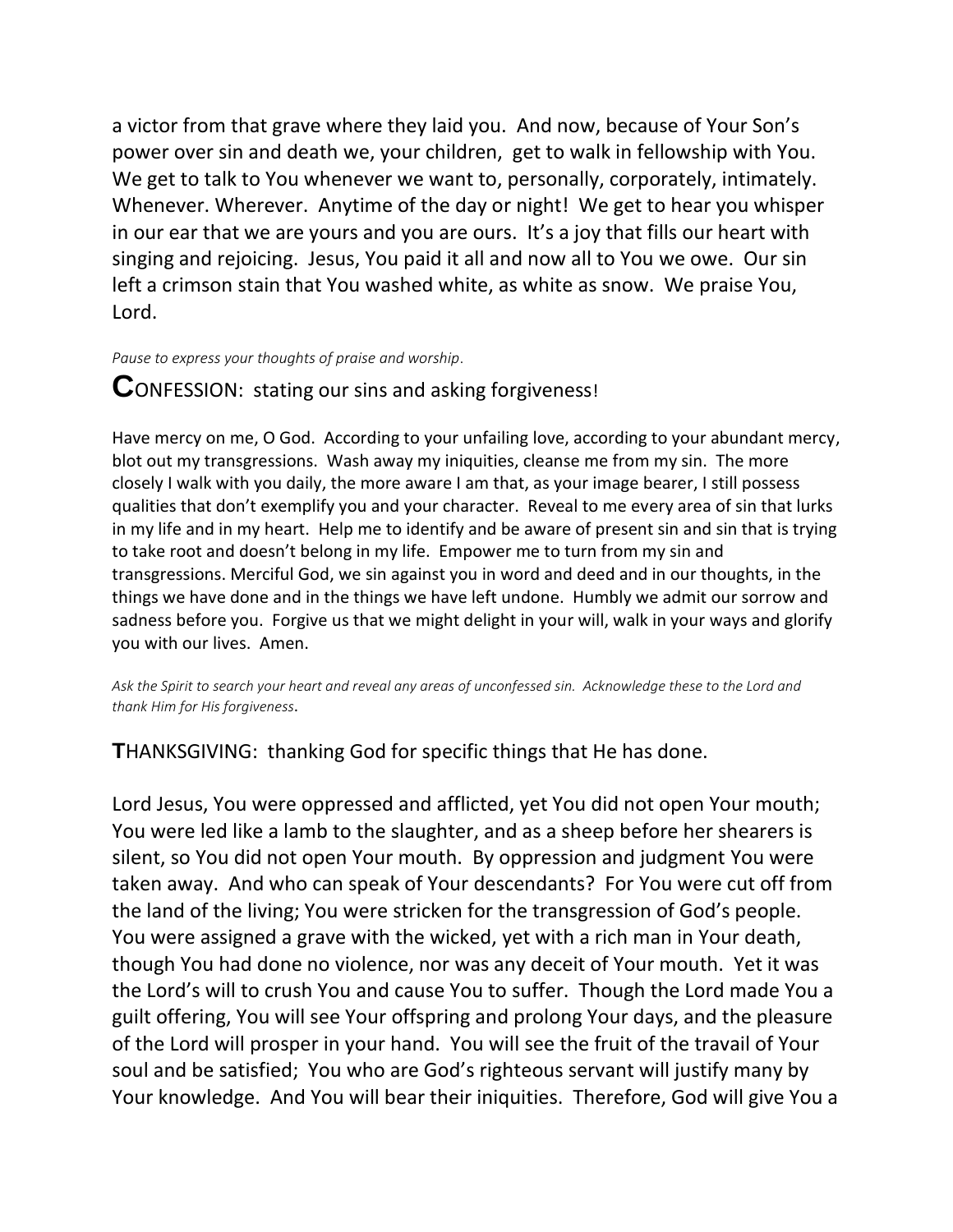portion among the great, and You will divide the spoils with the strong, because You poured out Your life unto death, and were numbered with the transgressors. For You bore the sin of many, and made intercession for the transgressors. (Isaiah 53:7-12). We're forever grateful to You. We're forever grateful for the cross of calvary. We're forever grateful for Your willingness to become the lamb slain from the foundations of the world.

EE Praises:

- o SYFW in Streetsboro, OH on 4.9.22 with 18 attendees, 3 of them were pastors, 4 churches represented with 3 of them new to EE.
- o Don Snipes completed a EV2 Launch in Rogers, AR with 9 attendees, 3 of them pastors, 6 churches represented, 1 church new to EE, 22 people heard the gospel during OJT and 11 professions of faith.
- o Shibu Oommen held a SYFW on April 9 in Media, PA with 15 attendees, 1 pastor, 2 churches, 6 people heard the gospel and 1 profession of faith.
- o Sam Yeakle held a SYFW on April 10 at The Assembly in Evansville, IN with 27 attendees, 2 pastors.
- o Art Hallet, EE Prison Ministry, praises for a van to use during the long ministry road trips.
- o Vince Varriale completed online Quick Share training from the Phillipines to expand his toolbox. Praise the Lord for EE Chinese training in the NE. And for the young men Vince is mentoring.

*Pause to offer your own expressions of thanksgiving.*

**S**UPPLICATION: asking God for our needs and our wants.

- o Pray for our next Equip America on April 23 in the following locations:
	- 1. Pueblo, CO
	- 2. Tallahassee, FL
	- 3. Las Vegas, NV
	- 4. North Providence, RI (Spanish Version)
- o Pray for Faith Baptist Church in Streetsboro, OH as they begin EV2. Pray for confidence, boldness, and perseverance. Pray for the other churches that attended SYFW in OH to begin implementation in their churches.
- o Pray for churches in AR to implement EE and continue equipping others to share the gospel.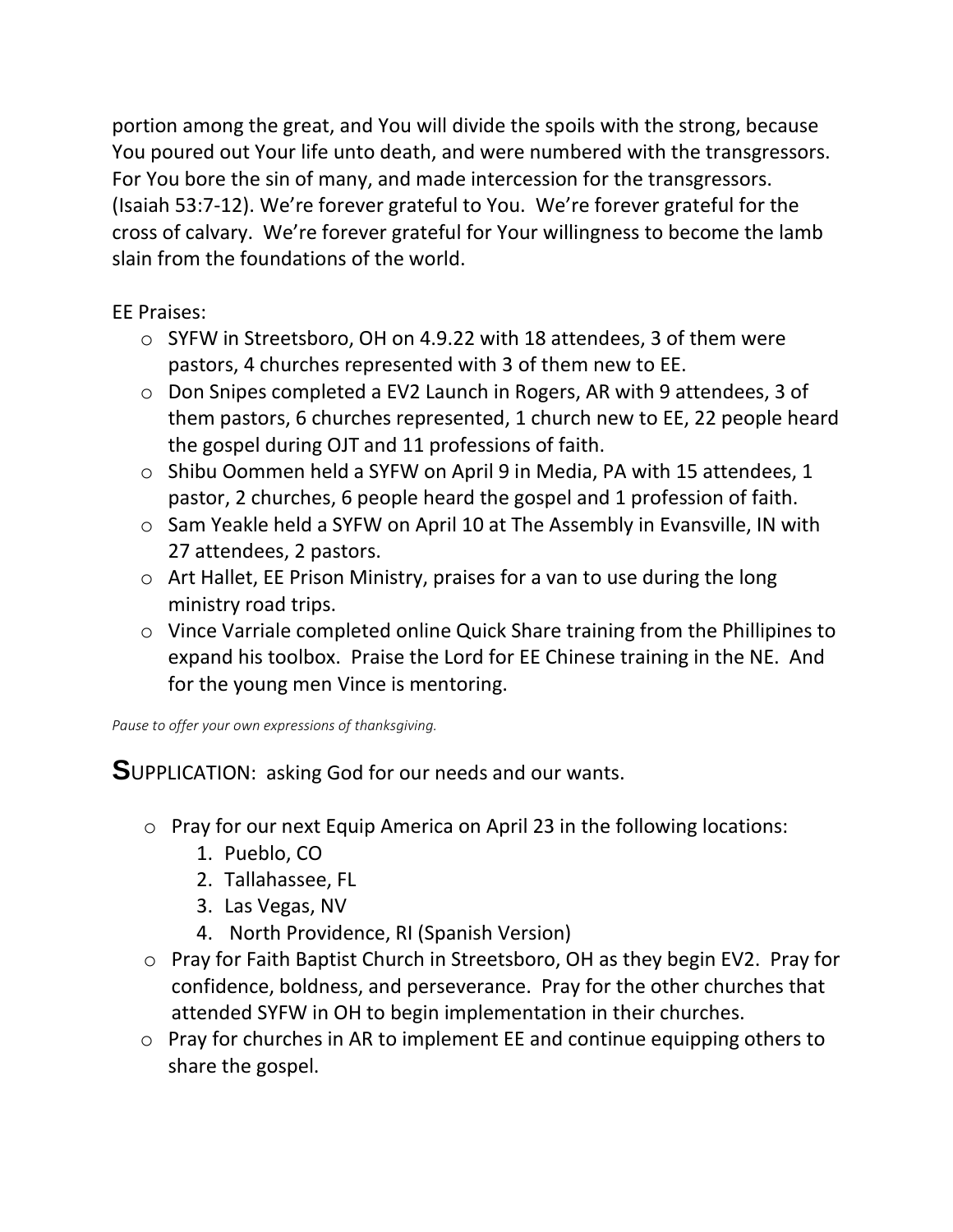- o Pray for Lynn, new believer that made a profession of faith during OJT in Media, PA.
- o Pray for EE Prison Ministry Director, Art Hallet as he heads west, this week to minister in prisons and churches along the way. Pray for fundraising efforts to purchase a 12-15 passenger van to transport work release inmates to local church services and events.
- $\circ$  Pray for the AME 7<sup>th</sup> District "God First" Holy Convocation in SC this week where Vince Varriale will be a guest and for connections with pastors. Vince and some of the district pastors are going out unto the byways to share the gospel. Pray for divine appointments.
- o Pray for ongoing training that Vince is doing with AME district in SC working to multiply EE connections throughout the entire district.
- o Pray for God's continued protection and healing to the people of Ukraine. Show them that You are with them and that You hear their prayers. Strengthen anyone who is feeling hurt, alone, broken. Replace feelings of anxiety, fear, and uncertainty with Your peace and hope.
- o **The 71st National Day of Prayer** will be celebrated on Thursday, May, 5, 2022. The theme this year is a call to praise in prayer*. 'EXALT THE LORD, WHO HAS ESTABLISHED US' based on Colossians 2:6-7.*
- o For plans and preparations for Congress Of Nations in 2023
- o Pray for "TOGETHER 22" happening in the Cotton Bowl Stadium in Dallas, TX, June 24-25! EE is partnering with Pulse to help the spread of the gospel and equip others to share. Pray for an outpouring of God's Spirit as entire generations gather to meet with Jesus and be equipped to share Him with the world. We're praying that a new Jesus movement will be unleashed.
- o Pray for churches throughout America as we celebrate Easter Sunday and the days that follow. Pray that people will see Jesus and receive Him as Lord. Pray for unbelievers that hear the gospel but don't make decisions to follow him will be drawn to him and will repent and be saved. Pray for all the new believers that come to saving faith in Jesus to get plugged into a Bible believing church and get discipled and become growing followers of Christ. Pray that they will become Great Commission witnesses of the saving faith through Jesus.

## **(Ministries of EE: Share Your Faith Workshop, Everyday Evangelism, Hope for Kids)**

| <b>SYFW</b> | 4/24          | North Macon Presbyterian Church | Macon, GA     |
|-------------|---------------|---------------------------------|---------------|
| <b>SYFW</b> | $4/29 - 4/30$ | <b>Calvary Arlington</b>        | Arlington, WA |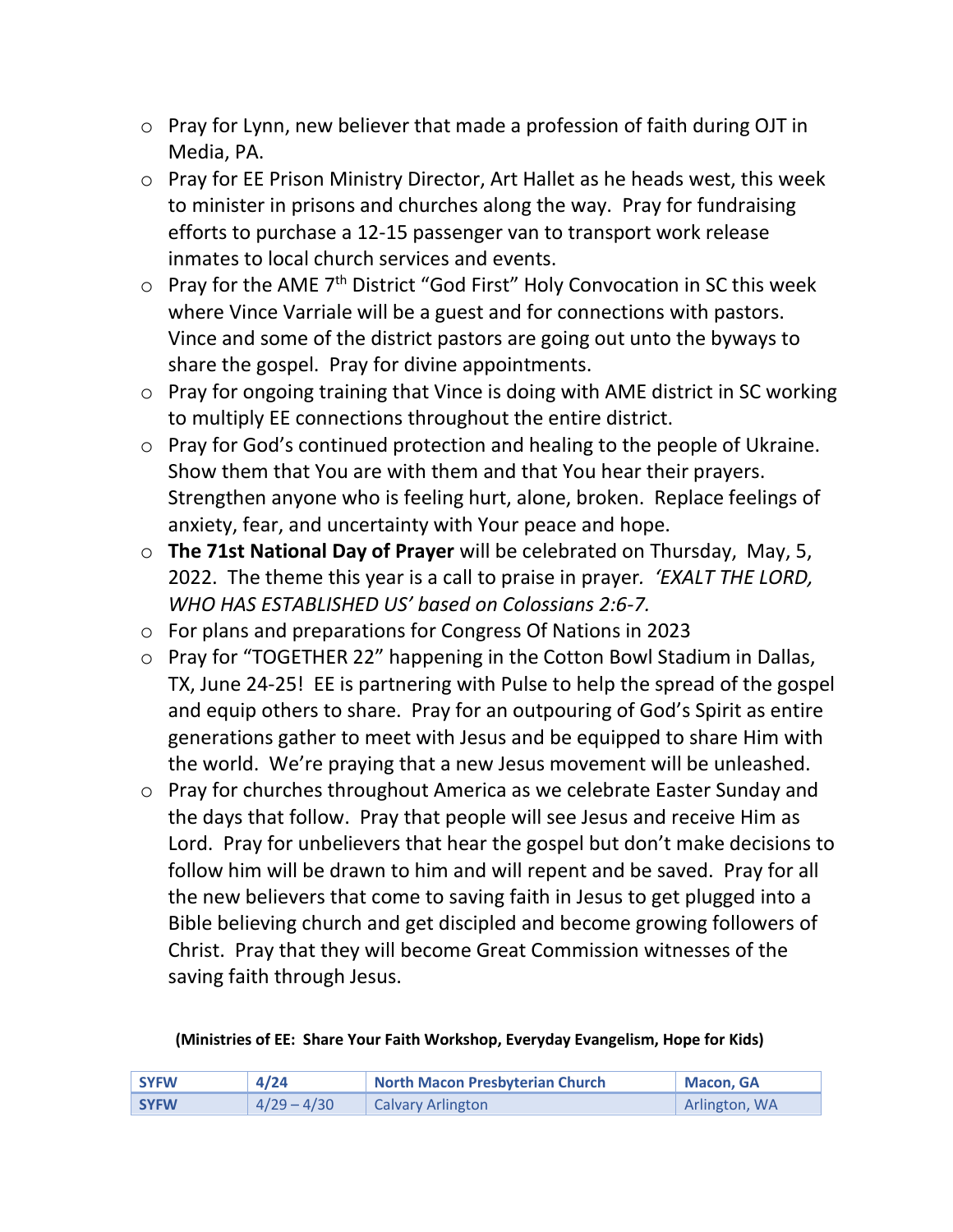| <b>SYFW</b>           | 4/30          | <b>Broadway Baptist Church</b>             | Maryville, TN      |
|-----------------------|---------------|--------------------------------------------|--------------------|
| <b>SYFW</b>           | 4/30          | <b>Grace Baptist Church</b>                | Salem, OR          |
| <b>SYFW</b>           | 4/30          | <b>Calvary Arlington</b>                   | Arlington, WA      |
| <b>SYFW</b>           | 4/30          | <b>Polk Baptist Association</b>            | Columbus, NC       |
| <b>SYFW</b>           | 4/30          | <b>Faith Family Fellowship</b>             | Purdy, MO          |
| <b>SYFW</b>           | 4/30          | Philema Road Baptist Church                | Leesburg, GA       |
| <b>SYFW</b>           | 4/30          | Taller Manos a la Obra a Rio Life          | Mercedes, TX       |
|                       |               | <b>Community Church (Spanish)</b>          |                    |
| <b>SYFW</b>           | 4/30          | Rio Life Community Church (English)        | Mercedes, TX       |
| <b>SYFW</b>           | 5/1           | <b>Maumee General Baptist Church</b>       | Owensville, IN     |
| <b>SYFW</b>           | 5/7           | <b>Emmanuel Baptist</b>                    | The Dalles, OR     |
| <b>SYFW</b>           | 5/7           | <b>Faith Presbyterian Church</b>           | Wilmington, DE     |
| <b>SYFW</b>           | 5/14          | Taller Manos a la Obra a Iglesia ACyM Casa | <b>Bronx, NY</b>   |
|                       |               | de Jennings                                |                    |
| <b>SYFW</b>           | 5/14          | The Redeemed Christian Church              | Erie, PA           |
| <b>SYFW</b>           | 5/15          | Mt. Pleasant Church of God                 | Evansville, IN     |
|                       |               |                                            |                    |
| <b>SYFW</b>           | 5/14          | <b>Callahan Baptist Church</b>             | Callahan, FL       |
| <b>SYFW</b>           | 5/21          | <b>First Baptist Church</b>                | Effingham, IL      |
| <b>SYFW</b>           | $5/22$        | Oak Hill Christian Center                  | Evansville, IN     |
| <b>SYFW</b>           | 6/4           | <b>Trinity Bible Fellowship</b>            | <b>Blanton, PA</b> |
| <b>SYFW</b>           | 6/11          | Life Bible Church                          | Harrisburg, OR     |
| <b>SYFW</b>           | 6/25          | The Church of the Apostles                 | Atlanta, GA        |
| <b>SYFW</b>           | 8/27          | Martha Road Baptist Church                 | Altus, OK          |
| <b>EV2 Launch</b>     | $4/21 - 4/23$ | Eficaz a Iglesia Un Nuevo Comienzo         | El Paso, TX        |
| <b>EV2 Launch</b>     | $4/21 - 4/23$ | <b>New Vision Church</b>                   | El Paso, TX        |
| <b>EV2 Launch</b>     | $4/21 - 4/23$ | Lanzamiento Evangelismo Eficaz a New       | El Paso, TX        |
|                       |               | <b>Vision Church</b>                       |                    |
| <b>EV2 Launch</b>     | $5/13 - 5/14$ | Northside Baptist Church                   | Lawton, OK         |
| <b>EV2 Launch</b>     | $5/19 - 5/21$ | Lanzamiento Evangelismo Eficaz a Iglesia   | Manassas, VA       |
|                       |               | ACyM de Virginia                           |                    |
| <b>EV2 Launch</b>     | $6/10 - 6/11$ | <b>New Generation Baptist Church</b>       | Norman, OK         |
| <b>EV2 Launch</b>     | $8/4 - 8/5$   | <b>First Baptist Rogers</b>                | Rogers, AR         |
| <b>EV2 Launch</b>     | $8/25 - 8/27$ | Lanzamiento Evangelismo Eficaz a ACyM      | Brandon, FL        |
|                       |               | Casa de Oracion                            |                    |
| <b>Classic Clinic</b> | 10/24-10/28   | Chinese Community Church of Indiana        | Carmel, IN         |

Pray out loud for transformational miracles in your life:

Father, through your precious son Jesus, I come to you just as I am. In your name, I pray for forgiveness of sins. I forgive others who have done wrong against me. I give my entire self to you, Lord Jesus, now and forever. Heal me, change me, strengthen me in body, soul, and mind. Take my life and let it be consecrated to you. Take my moments and my days. I want my moments and my days to be filled with endless praise to you. Take my will and make it yours, I don't want my will to reign any longer. Come Lord Jesus, cover me with your precious blood